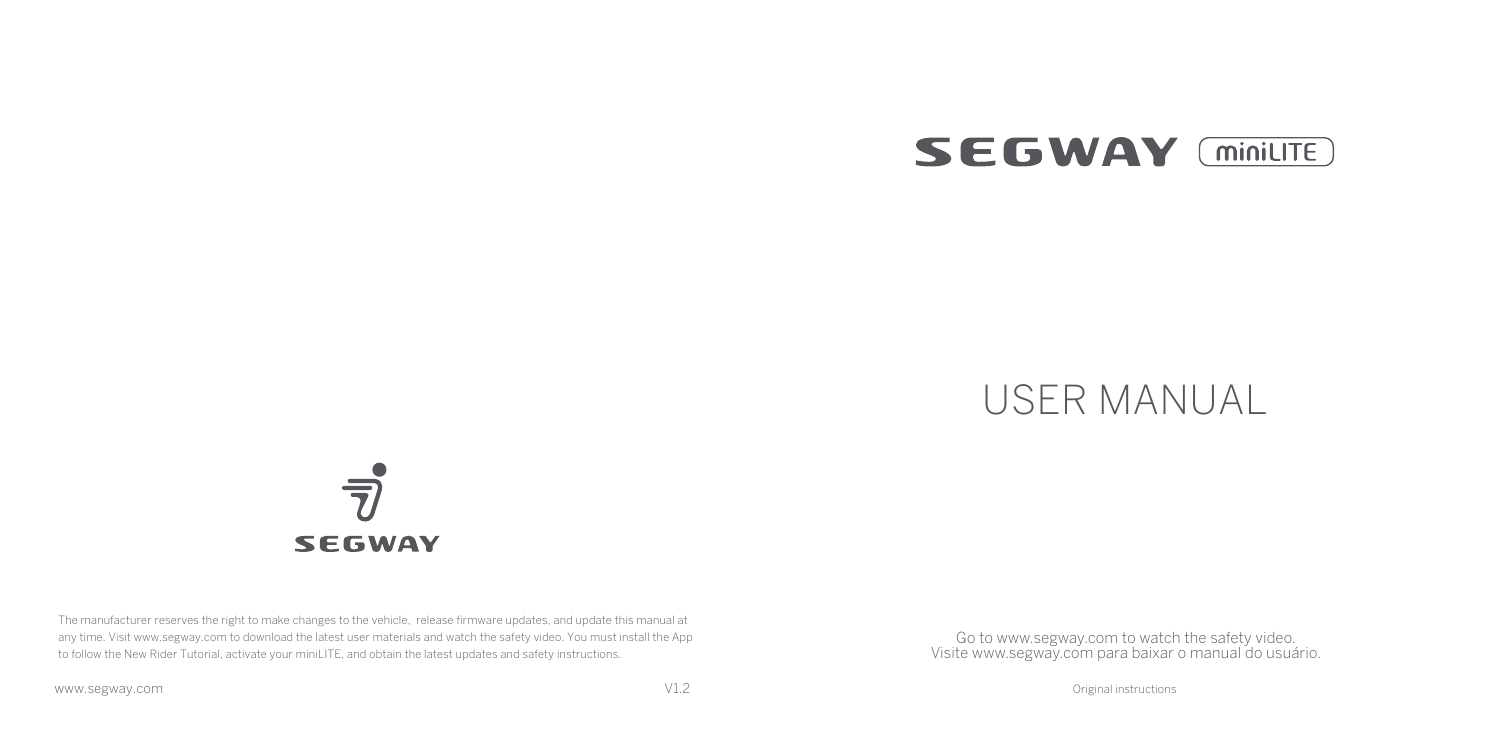### **Contents**

### Thanks for choosing the miniLITE!

Thanks for choosing the Segway miniLITE (hereinafter referred to as miniLITE). Enjoy the many features of your miniLITE, Your miniLITE is easy and safe to control. Have fun with it! Enjoy your ride!



### **AWARNING**

Always step on/off from the back of the miniLITE. Otherwise you risk falls and/or collisions because the steering direction is reversed.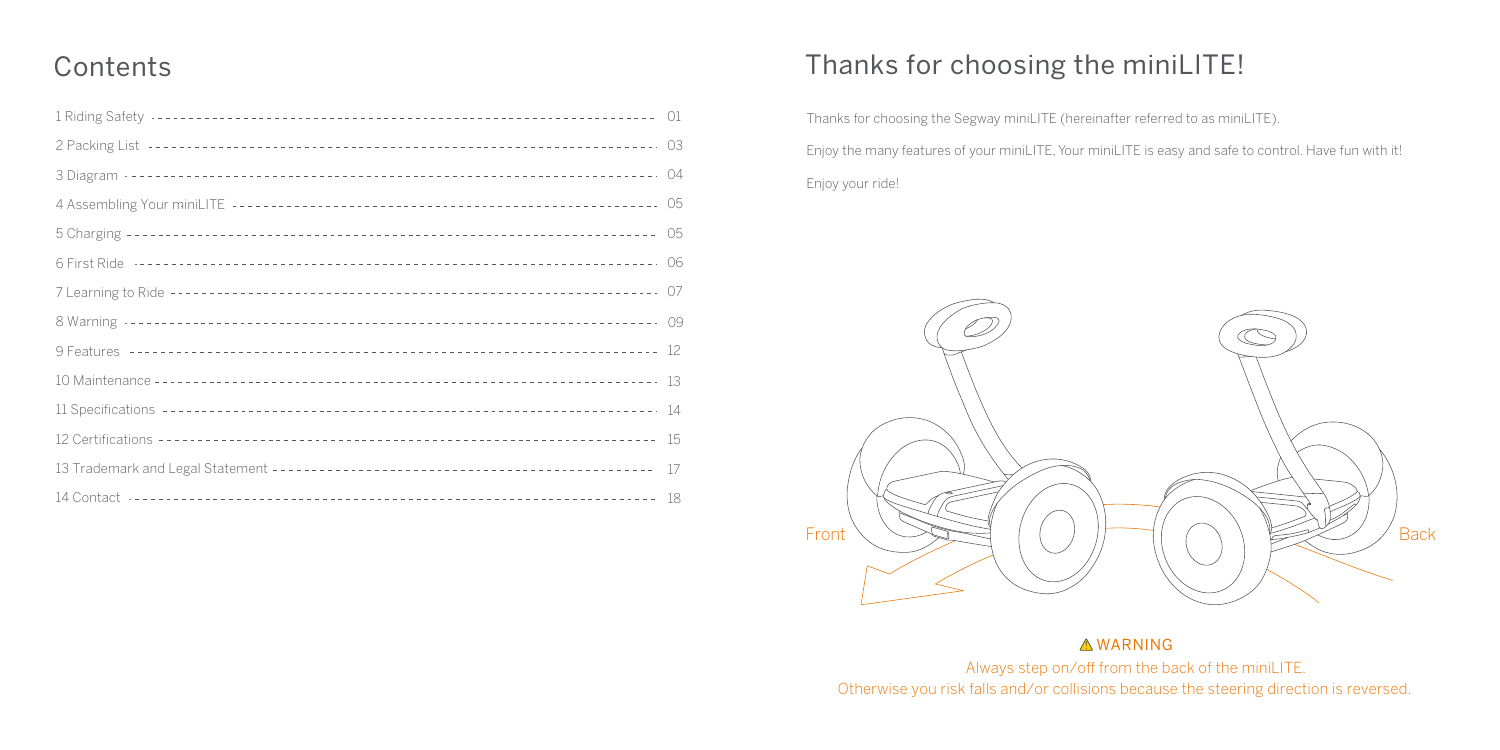## 1 Riding Safety

- 1. The miniLITE is a recreational product. Before mastering riding skills, you need to practice. Neither Ninebot (means Ninebot (Beijing) Tech Co., Ltd. and its subsidiaries and affiliates) nor Segway Inc. is responsible for any injuries or damage caused by a rider's inexperience or failure to follow the instructions in this document.
- 2. Please understand that you can reduce the risk by following all the instructions and warnings in this manual, but you cannot eliminate all the risks. Remember that whenever you ride the miniLITE you risk injury or death from loss of control, collisions, and falls. When entering into public spaces always comply with the local laws and regulations. As with other vehicles, faster speeds require longer braking distance. Sudden braking on smooth surfaces could lead to wheel slip, loss of balance, or falls. Be cautious and always keep a safe distance between you and other people or vehicles when riding. Be alert and slow down when entering unfamiliar areas.
- 3. Always wear a helmet when riding. Use an approved bicycle or skateboard helmet that fits properly with the chin strap in place, and provides protection for the back of your head.
- 4. Do not attempt your first ride in any area where you might encounter children, pedestrians, pets, vehicles, bicycles, or other obstacles and potential hazards.
- 5. Respect pedestrians by always yielding the right of way. Pass on the left whenever possible. When approaching a pedestrian from the front, stay to the right and slow down. Avoid startling pedestrians. When approaching from behind, announce yourself and slow down to walking speed when passing. Please obey local traffic laws and regulations if situation is different.
- 6. In places without laws and regulations governing self-balancing electric vehicles, comply with the safety guidelines outlined in this manual. Neither Ninebot nor Segway Inc. is responsible for any property damage, personal injury/death, accidents, or legal disputes caused by violations of the safety instructions.
- 7. Do not allow anyone to ride your miniLITE on his/her own unless they have carefully read this manual, watched the safety video, and followed the New Rider Tutorial on the Ninebot by Segway App. The safety of new riders is your responsibility. Assist new riders until they are comfortable with the basic operation of the miniLITE. Make sure each new rider wears a helmet and other protective gear.
- 8. Before each ride check for loose fasteners, damaged components, and low tire pressure. If the miniLITE makes abnormal sounds or signals an alarm, immediately stop riding. Diagnose your miniLITE via the Ninebot by Segway App and call your dealer/distributor for service.
- 9. Be alert! Scan both far ahead and in front of your miniLITE your eyes are your best tool for safely avoiding obstacles and low traction surfaces (including, but not limited to, wet ground, loose sand, loose gravel, and ice).
- 10. To reduce risk of injury, you must read and follow all "CAUTION" and "WARNING" notices in this document. Do not ride at an unsafe speed. Under no circumstance should you ride on roads with motor vehicles. The manufacturer recommends riders be 6+ years old. Always follow these safety instructions:
	- A. People who should not ride the miniLITE include:
		- i. Anyone under the influence of alcohol or drugs.
		- ii. Anyone who suffers from disease that puts them at risk if they engage in strenuous physical activity.
		- iii. Anyone who has problems with balance or with motor skills that would interfere with their ability to maintain balance.
		- iv. Anyone whose height or weight is outside the stated limits (see Specifications).
		- v. Pregnant women.
	- B. Riders under the age of 16 years old should ride under adult supervision.
	- C. Comply with local laws and regulations when riding this product. Do not ride where prohibited by local laws.
	- D. To ride safely, you must be able to clearly see what is in front of you and you must be clearly visible to others.
	- E. Do not ride in the snow, in the rain, or on roads which are wet, muddy, icy, or that are slippery for any reason. Do not ride over obstacles (sand, loose gravel, or sticks). Doing so could result in a loss of balance or traction and could cause a fall.
	- F. Do not accelerate or decelerate suddenly. Do not accelerate when the miniLITE tilts back or sounds an alarm. Do not attempt to override the speed limiter.
- 11. Do not attempt to charge your miniLITE if it, the charger, or the power outlet is wet.
- 12. As with any electronic device, use a surge protector when charging to help protect your miniLITE from damage due to power surges and voltage spikes. Only use the Segway supplied charger. Do not use a charger from any other product.
- 13. Use only Ninebot or Segway approved parts and accessories. Do not modify your miniLITE. Modifications to your miniLITE could interfere with the operation of the miniLITE, could result in serious injury and/or damage, and could void the Limited Warranty.
- 14. Do not sit on the steering bar. Doing so could result in serious injury and/or damage to your miniLITE.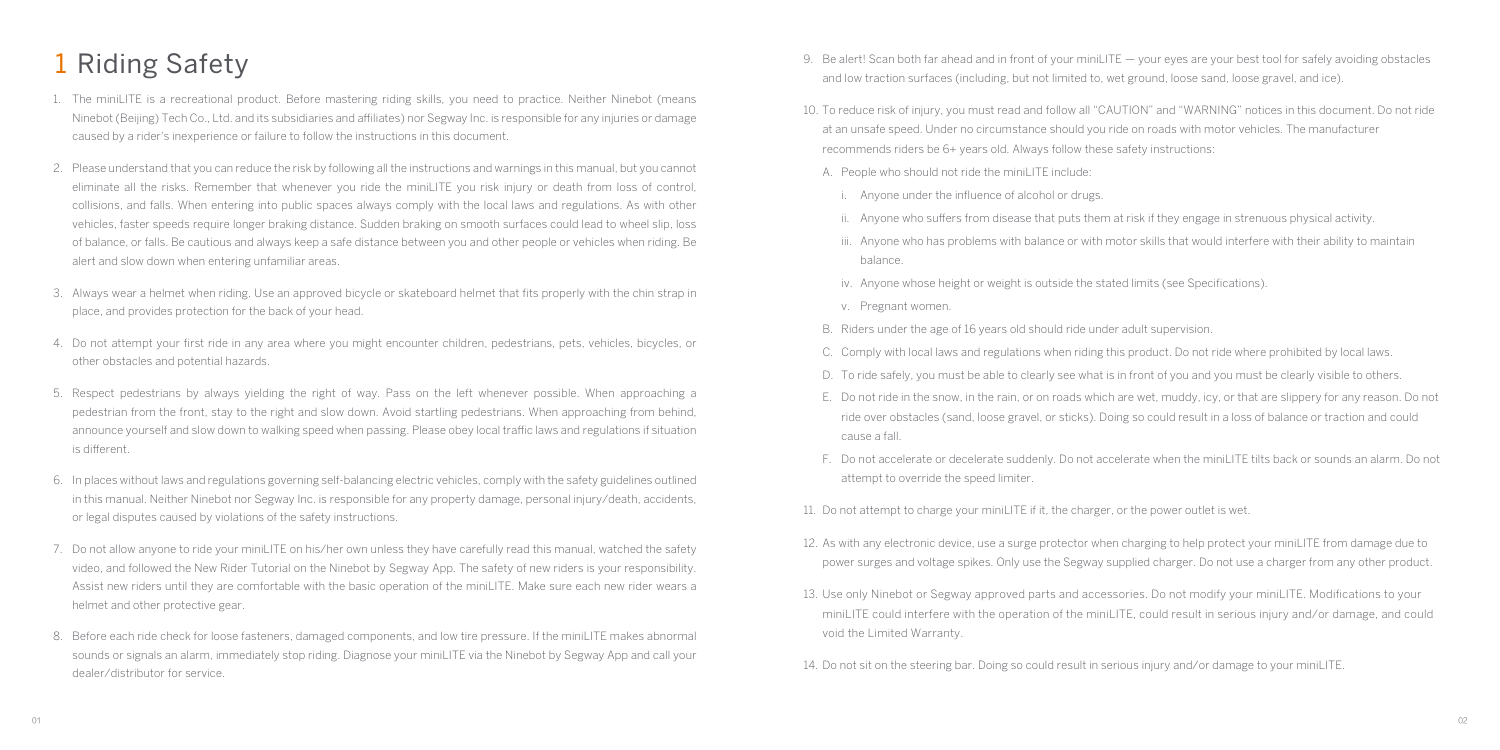# 2 Packing List



When unpacking your miniLITE, please verify that the above items are included in the package. If you are missing any components, please contact your dealer/distributor or nearest service center (see Contacts in the user manual). After verifying that all components are present and in good condition, you can assemble your new miniLITE.

Please retain the box and packaging materials in case you need to ship your miniLITE in the future. Always power off your miniLITE and unplug the charge cable before assembling, mounting accessories, or cleaning.

# 3 Diagram





 $\bigcirc$  $\bigcirc$  $\circ$  $\bigcirc$ 

Extension x 1

Turn ON/OFF. The miniLITE will automatically power OFF when idle for 10 minutes, or when laid down (horizontal) for over 30 seconds.

|             | Indicates the remaining battery power. Each dot represents approximately 25% of the battery's      |
|-------------|----------------------------------------------------------------------------------------------------|
|             | power. When half of a dot's power has been consumed, that dot blinks. When the battery is nearly   |
| Power Level | empty, the last dot blinks.                                                                        |
|             | The miniLITE will gradually reduce the max speed limit as the power level gradually decreases. Use |
|             | the App to view the remaining power and estimated remaining range.                                 |
|             |                                                                                                    |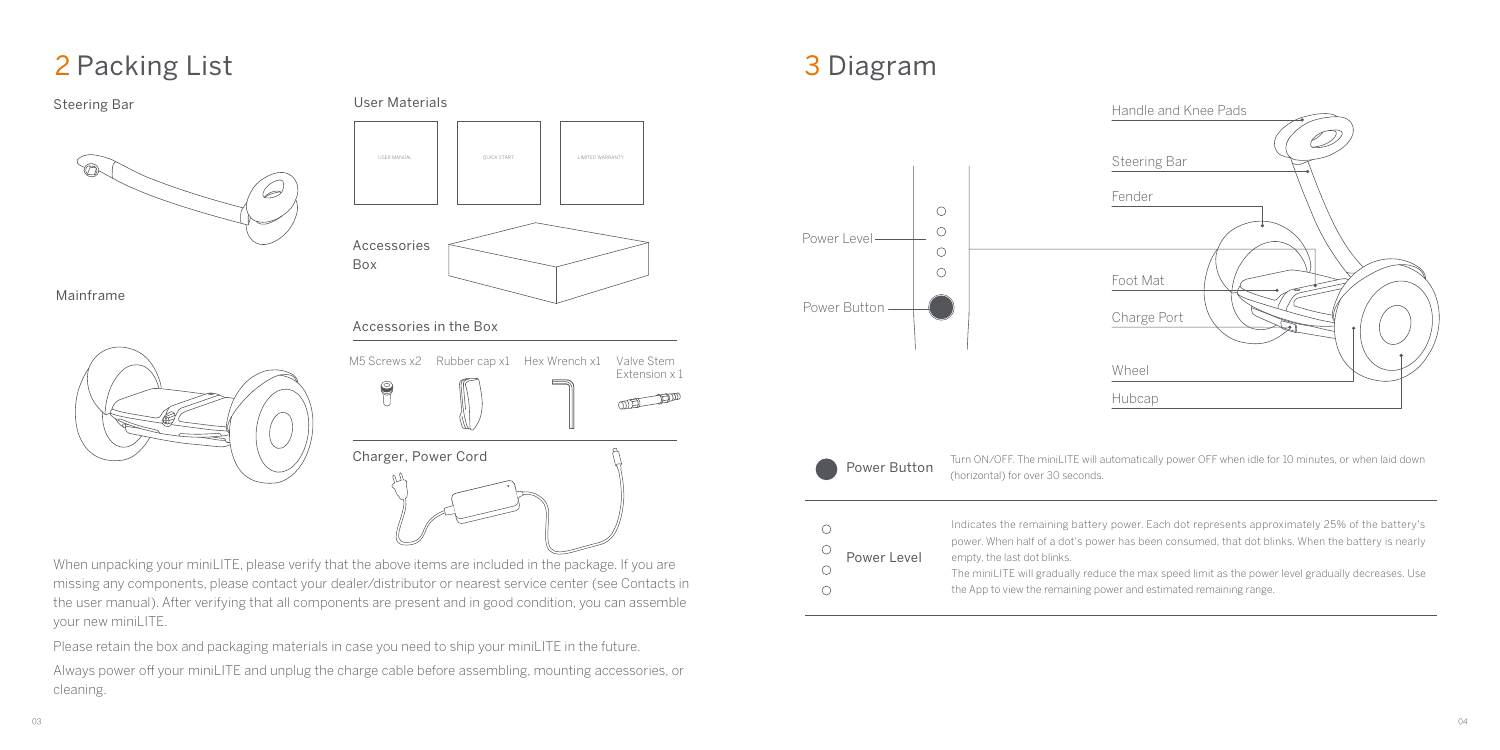# 4 Assembling Your Segway miniLITE

1. Slide the steering bar onto to the mounting bracket.

2. Install the two M5 screws. Tighten securely with the included hex wrench.

3. Press the rubber cap onto the steering bar until it snaps in place.







# 5 Charging

 $\triangle$  Do not connect the charger if the charge port or charge cable is wet. The battery pack is only to be charged by adults.





Charge port Open the rubber cap Insert the plug into the socket

0

Your miniLITE is fully charged when the LED on the charger changes from red (charging) to green (trickle charge). Close the rubber cap when not charging.





 $\overline{6}$  First Ride  $\overline{\phantom{a}}$  There are safety risks when learning to ride the miniLITE. You must read the Safety Instructions and follow the New Rider Tutorial in the App before your first ride.

> For your safety, your miniLITE is not activated at this time and will beep occasionally after Power ON.

Until activated, the miniLITE maintains a very low riding speed and steering sensitivity, and should not be ridden. Install the App on your mobile device (with Bluetooth 4.0 or above), connect to the miniLITE with Bluetooth, and follow the App instructions to activate your miniLITE and follow the training procedures.

Scan the QR code to download the App (iOS 8.0 or above, Android™ 4.3 or above).





- 1 Install the App and register/login. 2 Power ON the miniLITE.
	-

3 Click "Vehicle"→"Search device" to connect. Your miniLITE will beep once when the bluetooth connection is successful.

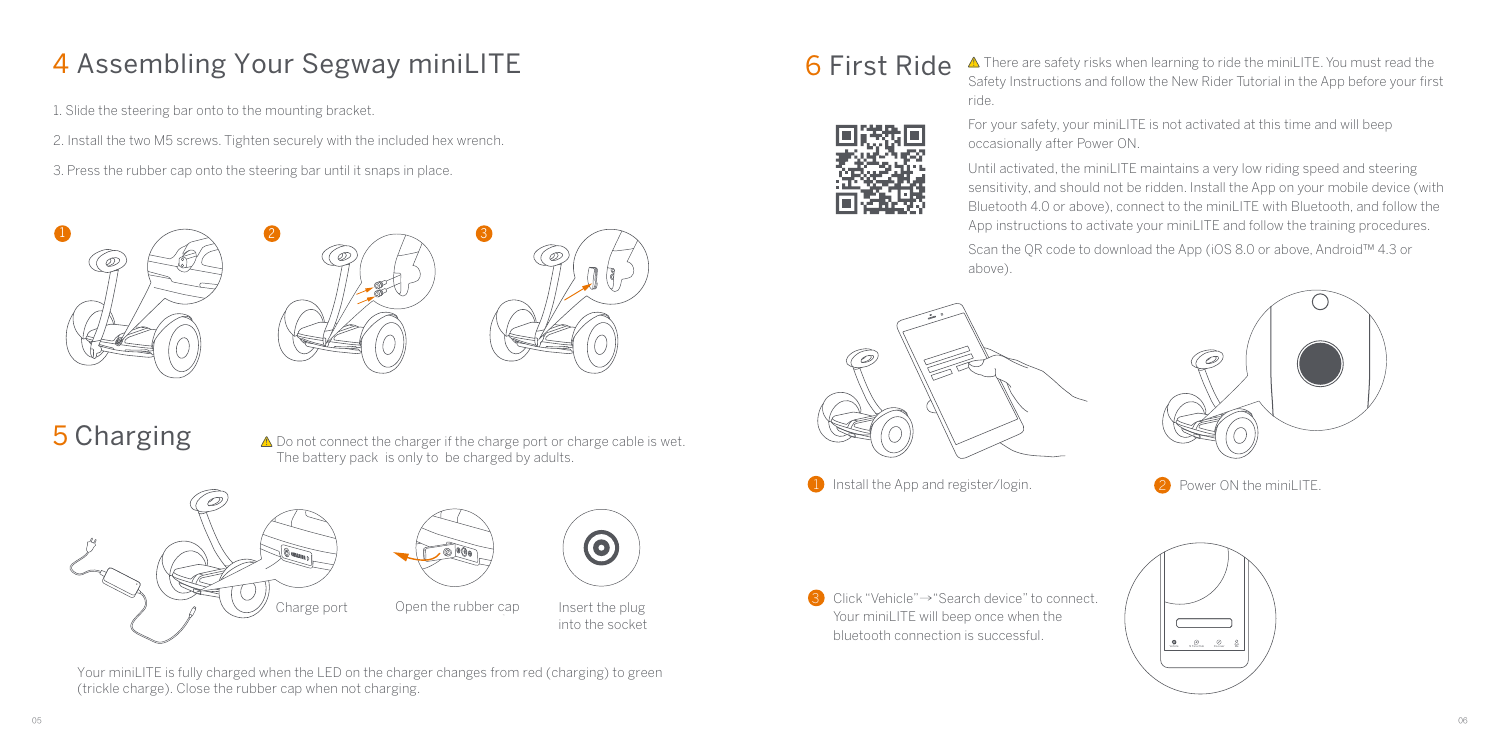# 7 Learning to Ride

#### **A WARNING**

Rider must weigh 22–176lbs (10–80 kg) and must be 3'7"–5'11" (110–180 cm) tall.



Wear an approved helmet and other protective gear to minimize any possible injury.

After activation, the App will lead you through the New Rider Tutorial. Please follow the instructions in the App and in this manual.

#### **NOTE**

You must first download the App on your mobile device. The App will lead you through the New Rider Tutorial.

For your safety, the miniLITE will limit the max speed to 2.5 mph (4 km/h) until you complete the New Rider Tutorial. For the first 0.6 miles (1 km) after completing the New Rider Tutorial, the max speed will be limited to 6.2 mph (10 km/h), after which you can disable the speed limiter via the App and reach a maximum speed of 10 mph (16 km/h).



3 Slowly transfer your weight onto the miniLITE. The unit will beep, indicating it is now in Balance Mode. Slowly step on with your other foot.



4 Stand with your weight evenly distributed on both feet and relax, looking straight ahead.



1 Go to a large open area and ask a friend to assist you on your first ride.

**A** WARNING Always step on/off from the back of the miniLITE.



2 Lightly place one foot on the foot mat, while keeping your other foot on the ground holding your weight. Do not press the steering bar with your leg.



5 Gently lean your body forward and backward to control your movement.



5 Gently lean your body forward and the state of two states of To turn, gently lean left or right against the steering bar.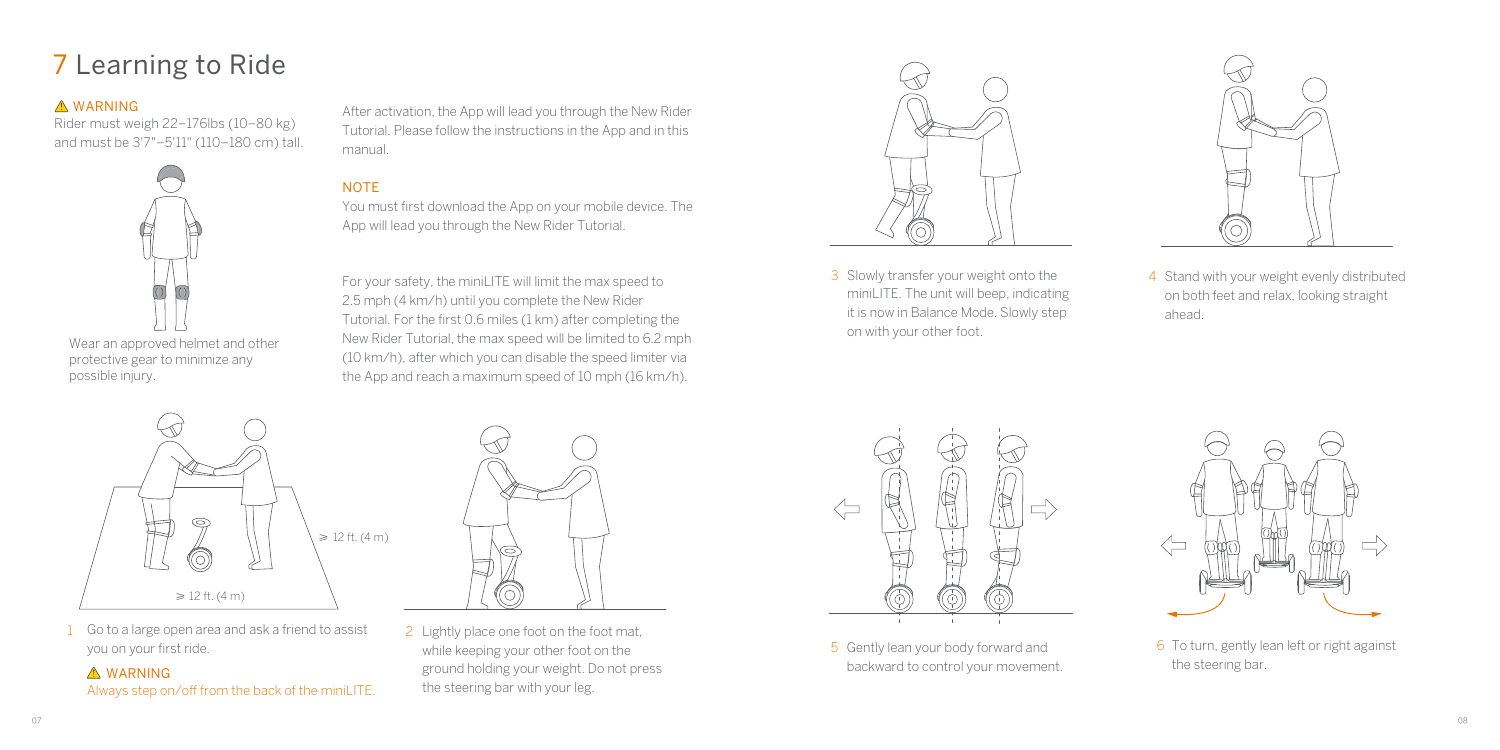

You must read and understand the Warnings and Safe Riding instructions in this manual before attempting to ride the miniLITE Failure to follow these warnings could result in death or serious injury due to: loss of balance, traction, and/or control; collisions; and falls.





Avoid contacting obstacles with the tire/wheel.

When traversing small bumps or uneven terrain, maintain a moderate speed of 2-6 mph (3-10 km/h) and keep your knees bent. Do not go too slow or too fast; otherwise you may lose control and fall.



Do not ride on public roads, motorways, highways, or streets.

Do not accelerate when the <u> 11</u> miniLITE tilts back or sounds  $\Box$ an alarm. Do not attempt to override the speed limiter.

 $(\bullet)$ 



Do not accelerate or decelerate abruptly. Do not lean more than 5° or accelerate/decelerate faster than 2.5 mph/s (4 km/h/s).

Do not rock back and forth or shift your weight abruptly.





Watch your head when passing through doorways. Avoid slopes steeper than 15°. Avoid slopes steeper than 10° when payload is greater than 176 lbs (80 kg).



Do not ride through puddles or other bodies of water. Do not get wet.





The minil ITF is for one rider only. Do not ride double or carry any passengers. Do not carry a child.

Do not ride over holes, curbs, steps, or other obstacles.

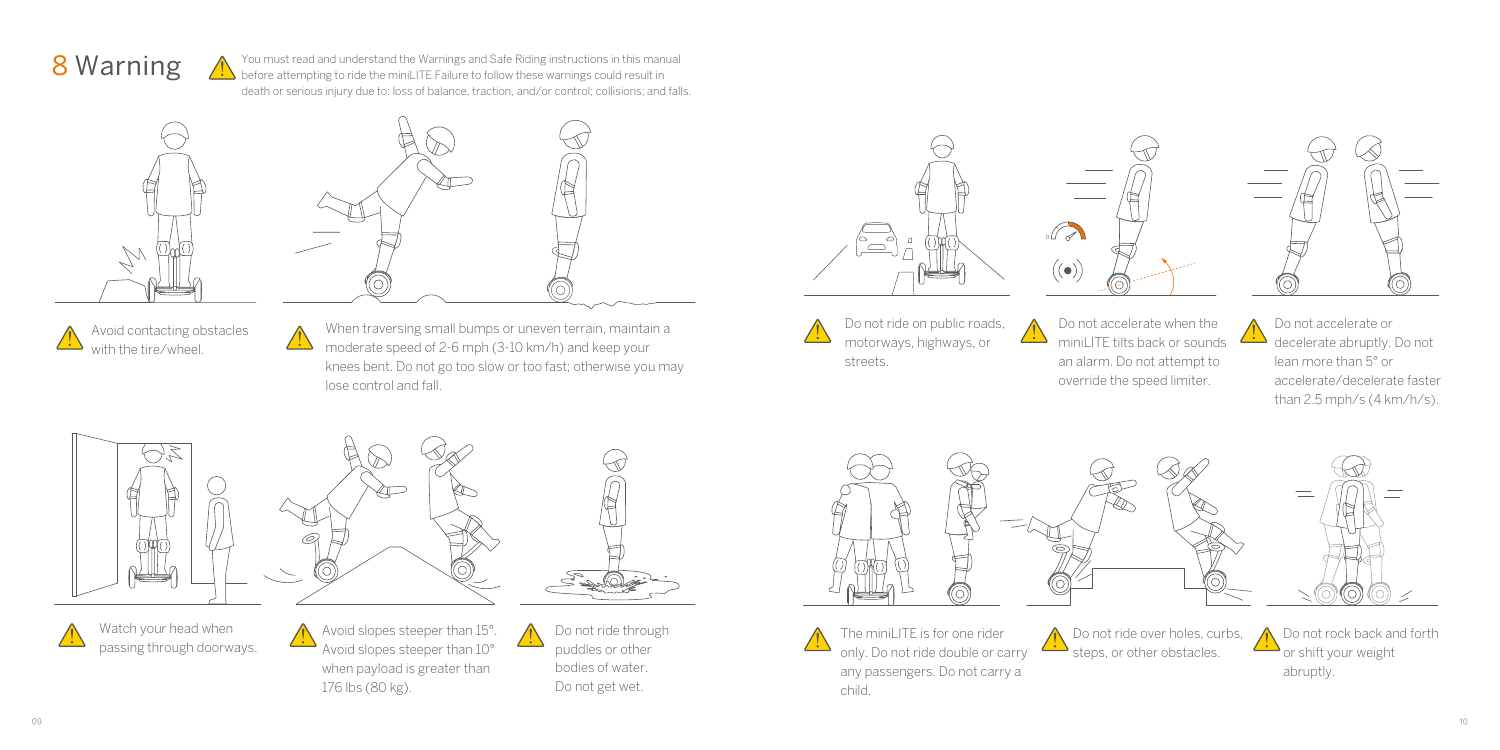

You must read and understand the Warnings and Safe Riding instructions in this manual before attempting to ride the miniLITE. Failure to follow these warnings could result in death or serious injury due to: loss of balance, traction, and/or control; collisions; and falls.







Do not attempt stunts of any kind. Always keep both feet on the foot mats. Maintain contact with the ground at all times. Do not jump or attempt stunts.

Do not ride on low traction surfaces (including, but not limited to, wet ground, loose sand, loose gravel, and ice).

### 9 Features

### Power Assist Mode



When your miniLITE is powered on, but no rider is standing on it, it is in Power Assist Mode. Steer the miniLITE across smooth surfaces using the steering bar. Do not guide it up stairs, across potholes, over large cracked/uneven surfaces, or over other obstacles; guide your miniLITE around the obstacle or carry it over the obstacle as shown above.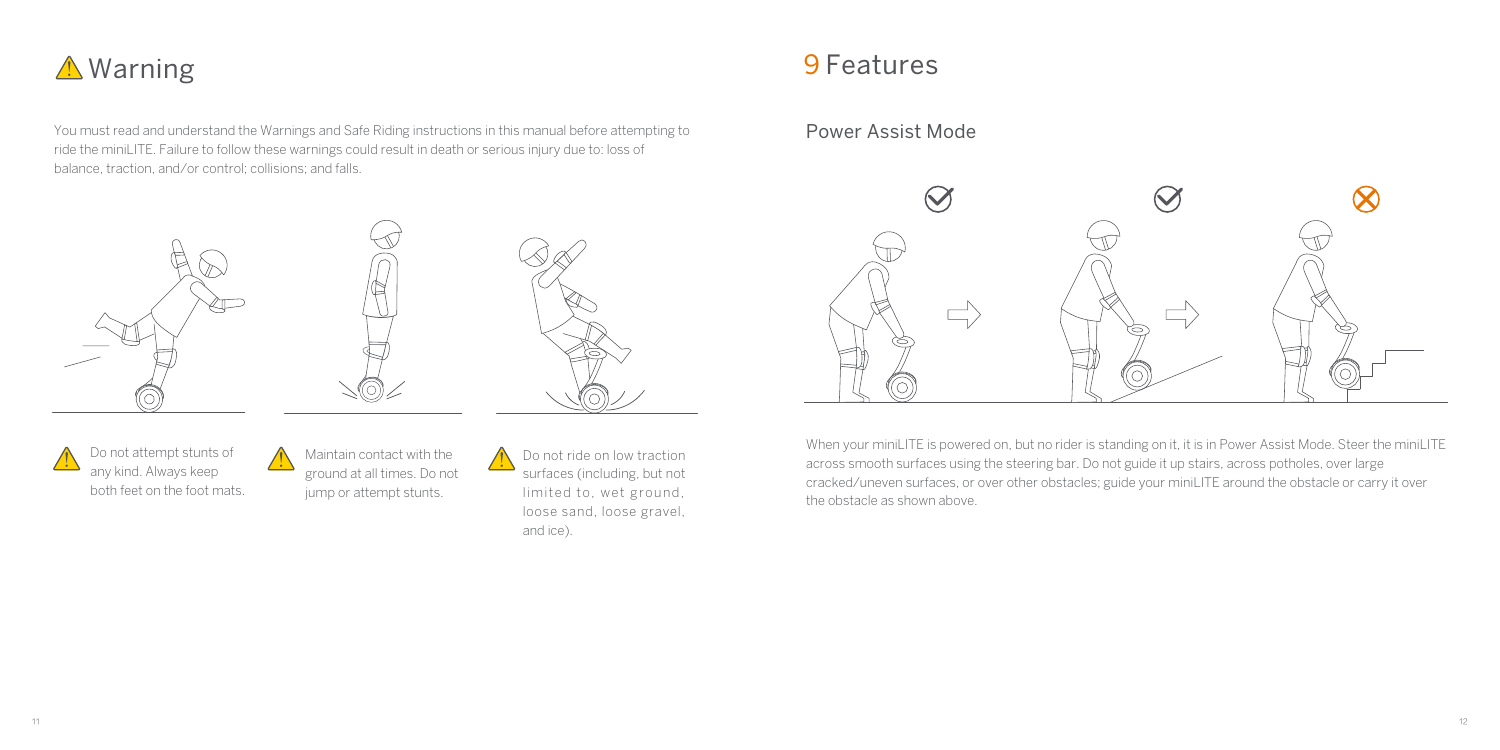#### Cleaning and Storing Your miniLITE

Use a soft, wet cloth to wipe the mainframe clean. Hard to remove dirt can be scrubbed with a toothbrush and toothpaste, then cleaned with a soft, wet cloth. Scratches on plastic parts can be polished with extra fine grit abrasive paper.

#### **NOTE**

Do not wash your miniLITE with alcohol, gasoline, acetone, or other corrosive/volatile solvents. These substances may damage the appearance and internal structure of your miniLITE. Do not wash your miniLITE with a power washer or high pressure hose.

#### **AWARNING**

Make sure the miniLITE is powered OFF, the charging cable is unplugged, and the rubber cap on the charge port is tightly sealed before cleaning; otherwise you may expose yourself to electric shock or damage the electronic components.

Store your minil ITE in a cool, dry place. Do not store it outdoors for extended periods of time. Exposure to sunlight and temperature extremes (both hot and cold) will accelerate the aging process of the plastic components and may reduce battery life.

#### Tire Pressure

Inflate tires to 45–50 psi. Inflate both tires equally.

#### Battery Pack Maintenance

Do not store or charge the battery at temperatures outside the stated limits (see Specifications). Do not discard or destroy the battery. For more battery information, refer to the sticker on the battery itself, located on the bottom of the miniLITE. Refer to your local laws and regulations regarding battery recycling and/or disposal.

A well maintained battery can perform well even after many miles of riding. Charge the battery after each ride and avoid draining the battery completely. When used at room temperature (70°F [22°C]) the battery range and performance is at its best; whereas using it at temperatures below 32°F (0°C) can decrease range and performance. Typically, at -4°F (-20°C) range can be half that of the same battery at 70°F (22°C). Battery range will recover when temperature rises. More details are available in the App.

#### **NOTE**

Typically, a fully charged battery should retain charge for 120-180 days in Standby Mode. Remember to charge the battery after each use. Completely draining the battery may cause permanent damage to the battery. Electronics inside the battery record the charge-discharge condition of the battery; damage caused by over-discharge or under-discharge will not be covered by the Limited Warranty.

#### **AWARNING**

Do not attempt to disassemble the battery. Risk of fire. No user serviceable parts.

#### **AWARNING**

Do not ride when the ambient temperature is outside the machine operation temperature(see Specifications) because low/high temperature will limit the maximum power/torque. Doing so could cause personal injury or property damage due to slips or falls.

# **10** Maintenance **10** Maintenance **11** Specifications

.

|                       | Item                                    | N4M160 Parameters                                                                                                                                                     |
|-----------------------|-----------------------------------------|-----------------------------------------------------------------------------------------------------------------------------------------------------------------------|
| Dimensions            | Unit                                    | 21.6×10.4×23.2 in (548×263×590 mm)                                                                                                                                    |
| Weight                | Payload                                 | 22-176 lbs (10-80 kg)                                                                                                                                                 |
|                       | Net                                     | Approx. 27.6 lbs (12.5 kg)                                                                                                                                            |
| Rider                 | Recommended Age                         | 6+ years old. See the weight limit                                                                                                                                    |
|                       | Required Height                         | 3'7"-5'11" (110-180 cm)                                                                                                                                               |
|                       | Max. Speed                              | Approx. 10 mph (16 km/h)<br>Top speed varies to adapt different riding manner and remaining battery life.<br>Top speed will reduce when remaining battery life drops. |
|                       | Typical Range <sup>1</sup>              | Approx. 11 miles (18 km)                                                                                                                                              |
|                       | Max. Slope                              | 10° (80 kg payload) 15° (70 kg payload)                                                                                                                               |
| Machine<br>Parameters | Traversable Terrain                     | Pavement, packed dirt, slopes < 10°, obstacles < 0.4 in (1 cm),<br>gaps $<$ 1.2 in (3 cm)                                                                             |
|                       | Operating Temperature                   | 14-104°F (-10-40°C)                                                                                                                                                   |
|                       | Storage Temperature                     | $-4-122^{\circ}F$ ( $-20-50^{\circ}C$ )                                                                                                                               |
|                       | IP Rating                               | Mainframe IP54/ Battery pack IPx6                                                                                                                                     |
|                       | Charge Time                             | Approx. 3 hours                                                                                                                                                       |
|                       | Nominal Voltage                         | 36 VDC                                                                                                                                                                |
|                       | Max. Charging Voltage                   | 42 VDC                                                                                                                                                                |
|                       | Charging Temperature                    | 32-104°F (0-40°C)                                                                                                                                                     |
| Battery               | Nominal Capacity                        | 155 Wh                                                                                                                                                                |
|                       | Continuous Discharge Power <sup>2</sup> | 1147 W                                                                                                                                                                |
|                       | Battery Management System               | Over-voltage, under-voltage, short circuit, and over-heating<br>protection. Auto-sleep and auto-wake.                                                                 |
| Motors                | Nominal Power                           | 350×2W                                                                                                                                                                |
|                       | Max. Power                              | 700×2W                                                                                                                                                                |

[1] Typical Range: tested while riding under full power, 132 lbs (60 kg) load, 77°F (25°C), 6-8 mph (10-13 km/h) average speed on pavement.

[2] Continuous Discharge Power: tested while under full power at 77°F (25°C). The value changes with temperature and remaining battery capacity. For example, the continuous discharge power drops to ~80% of the maximum value at 10% remaining battery capacity, and the continuous discharge power drops to ~70% of the maximum value at 32°F (0°C).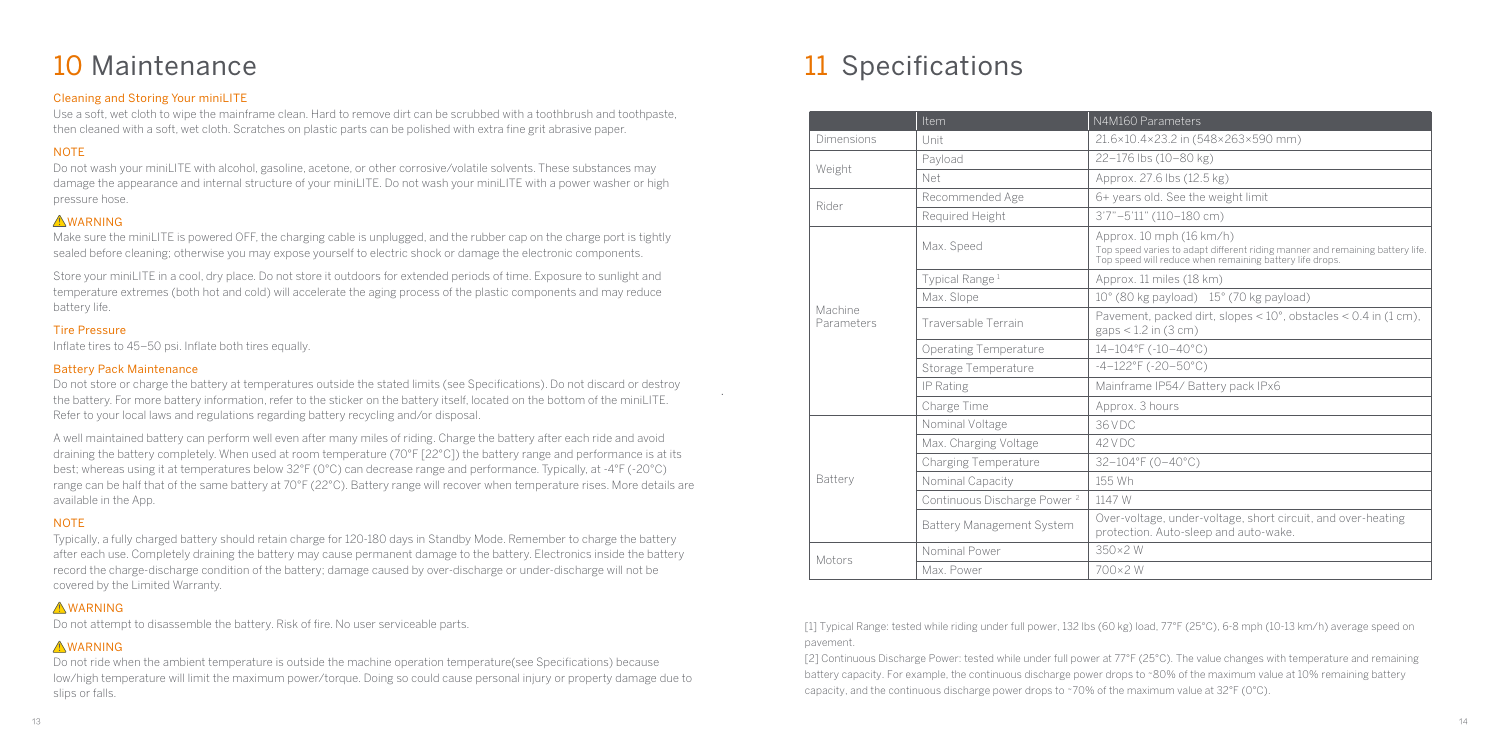| Charger | Output Power         | 71 W                    |
|---------|----------------------|-------------------------|
|         | Input Voltage        | 100-240 V AC ~ 50/60 Hz |
|         | Output Voltage       | 42 V D.C.               |
|         | Output Current       | 17A                     |
|         | Charging Temperature | 32-104°F (0-40°C)       |

### 12 Certifications

This product has been tested and passed ANSI/CAN/UL-2272. The battery complies with UN/ DOT 38.3

#### Federal Communications Commission (FCC) Compliance Statement for USA

This device complies with part 15 of the FCC rules. Operation is subject to the following two conditions: (1) This device may not cause harmful interference, and (2) this device must accept any interference received, including interference that may cause undesired operation.

#### **NOTE**

This equipment has been tested and found to comply with the limits for a Class B digital device, pursuant to part 15 of the FCC Rules. These limits are designed to provide reasonable protection against harmful interference in a residential installation. This equipment generates, uses and can radiate radio frequency energy and, if not installed and used in accordance with the instructions, may cause harmful interference to radio communications. However, there is no guarantee that interference will not occur in a particular installation. If this equipment does cause harmful interference to radio or television reception, which can be determined by turning the equipment off and on, the user is encouraged to try to correct the interference by one or more of the following measures:

—Reorient or relocate the receiving antenna.

- —Increase the separation between the equipment and receiver.
- $-$ Connect the equipment into an outlet on a circuit different from that to which the receiver is connected.
- —Consult the dealer or an experienced radio/TV technician for help.

This equipment complies with FCC radiation exposure limits set forth for an uncontrolled environment.

#### Industry Canada (IC) Compliance Statement for Canada

This device complies with Industry Canada license-exempt RSS standard (s). Operation is subject to the following two conditions: (1) this device may not cause interference, and (2) this device must accept any interference, including interference that may cause undesired operation of the device.

#### CAN ICES-3 (B)/NMB-3(B)

Neither Segway Inc. nor Ninebot is responsible for any changes or modifications not expressly approved by Segway Inc. or Ninebot. Such modifications could void the user's authority to operate the equipment.

> Segway miniLITE (model N4M160) FCC ID: 2ALS8-NA2468 IC: 22636-NA2468

European Union Compliance Statement Battery recycling information for the European Union



Batteries or packaging for batteries are labeled in accordance with European Directive 2006/66/EC concerning batteries and accumulators and waste batteries and accumulators. The Directive determines the framework for the return and recycling of used batteries and accumulators as applicable throughout the European Union. This label is applied to various batteries to indicate that the battery is not to be thrown away, but rather reclaimed upon end of life per this Directive. In accordance with the European Directive 2006/66/EC, batteries and accumulators are labeled to indicate that they are to be collected separately and recycled at end of life. The label on the battery may also include a chemical symbol for the metal concerned in the battery (Pb for lead, Hg for mercury, and Cd for cadmium). Users of batteries and accumulators must not dispose of batteries and accumulators as unsorted municipal waste, but use the collection framework available to customers for the return, recycling, and treatment of batteries and accumulators. Customer participation is important to customers for the return, recycling, and treatment of batteries and accumulators. Customer participation is important to minimize any potential effects of batteries and accumulators on the environment and human health due to the potential presence of hazardous substances.

#### Restriction of Hazardous Substances Directive (RoHS)

Ninebot products sold in the European Union, on or after 3 January 2013 meet the requirements of Directive 2011/65/EU on the restriction of the use of certain hazardous substances in electrical and electronic equipment ("RoHS recast" or "RoHS 2").